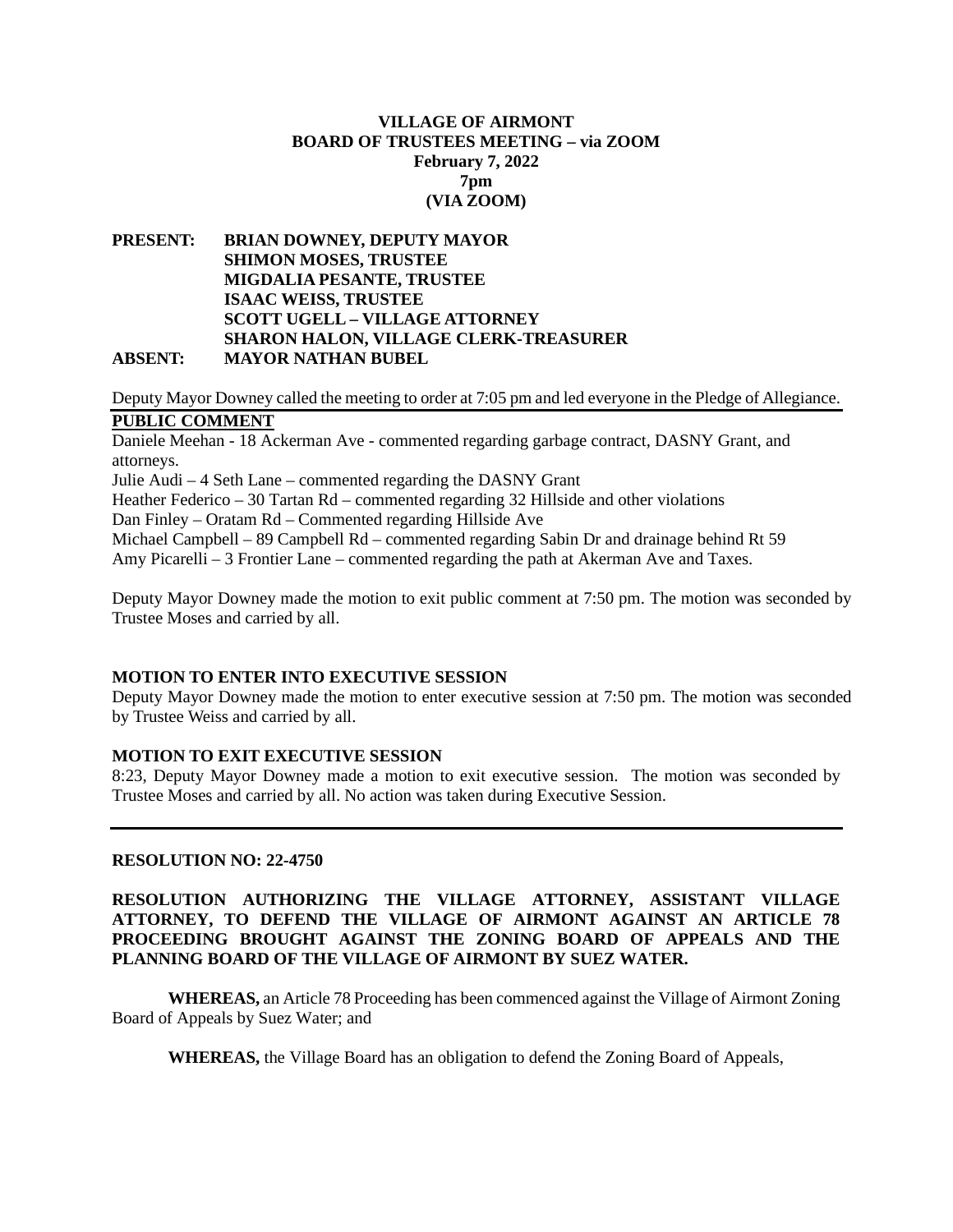**NOW, THEREFORE, BE IT RESOLVED,** that the Village Board of the Village of Airmont hereby authorizes the Village Attorney, Assistant Village Attorney and/or Special Counsel, Dennis Lynch, to defend the Zoning Board of Appeals with regard to the aforementioned Article 78 on behalf of the Village of Airmont for the sum of \$175 per hour.

The motion was moved by Trustee Moses The motion was seconded by Trustee Weiss

The votes of the Board of Trustees were as follows:

| <b>NAME</b>  | YES       | NO | <b>ABSTAIN</b> | <b>ABSENT</b> |
|--------------|-----------|----|----------------|---------------|
| Weiss        |           |    |                |               |
| Moses        | $\lambda$ |    |                |               |
| Pesante      |           |    | $\Lambda$      |               |
| Downey       | ′ \       |    |                |               |
| <b>Bubel</b> |           |    |                |               |

Deputy Mayor Downey declared the motion carried and directed the Village Clerk to file same.

## **RESOLUTION NO: 22-4751**

# **RESCINDING RESOLUTION 21-4741 AUTHORIZING MINUTO CARTING TO CONTINUE GARBAGE PICKUP FOR JANUARY 2022 ACCORDING TO PREVIOUS SCOPE OF SERVICES.**

The motion was moved by Trustee Weiss The motion was seconded by Trustee Moses

The votes of the Board of Trustees were as follows:

| <b>NAME</b>  | <b>YES</b> | NΟ | <b>ABSTAIN</b> | <b>ABSENT</b> |
|--------------|------------|----|----------------|---------------|
| Weiss        |            |    |                |               |
| Moses        |            |    |                |               |
| Pesante      |            |    |                |               |
| Downey       |            |    |                |               |
| <b>Bubel</b> |            |    |                |               |

Deputy Mayor Downey declared the motion carried and directed the Village Clerk to file same.

## **RESOLUTION NO: 22-4752**

# **RENEWING THE MAINTENANCE CONTRACT WITH BLEND AIR MECHANICAL CORP NUNC PRO TUNC. THE RENEWED CONTRACT WILL COMMENCE ON JANUARY 1, 2022 AND EXPIRE ON JANUARY 1, 2023. THE COST TO THE VILLAGE WILL BE \$1,900.00**

The motion was moved by Deputy Mayor Downey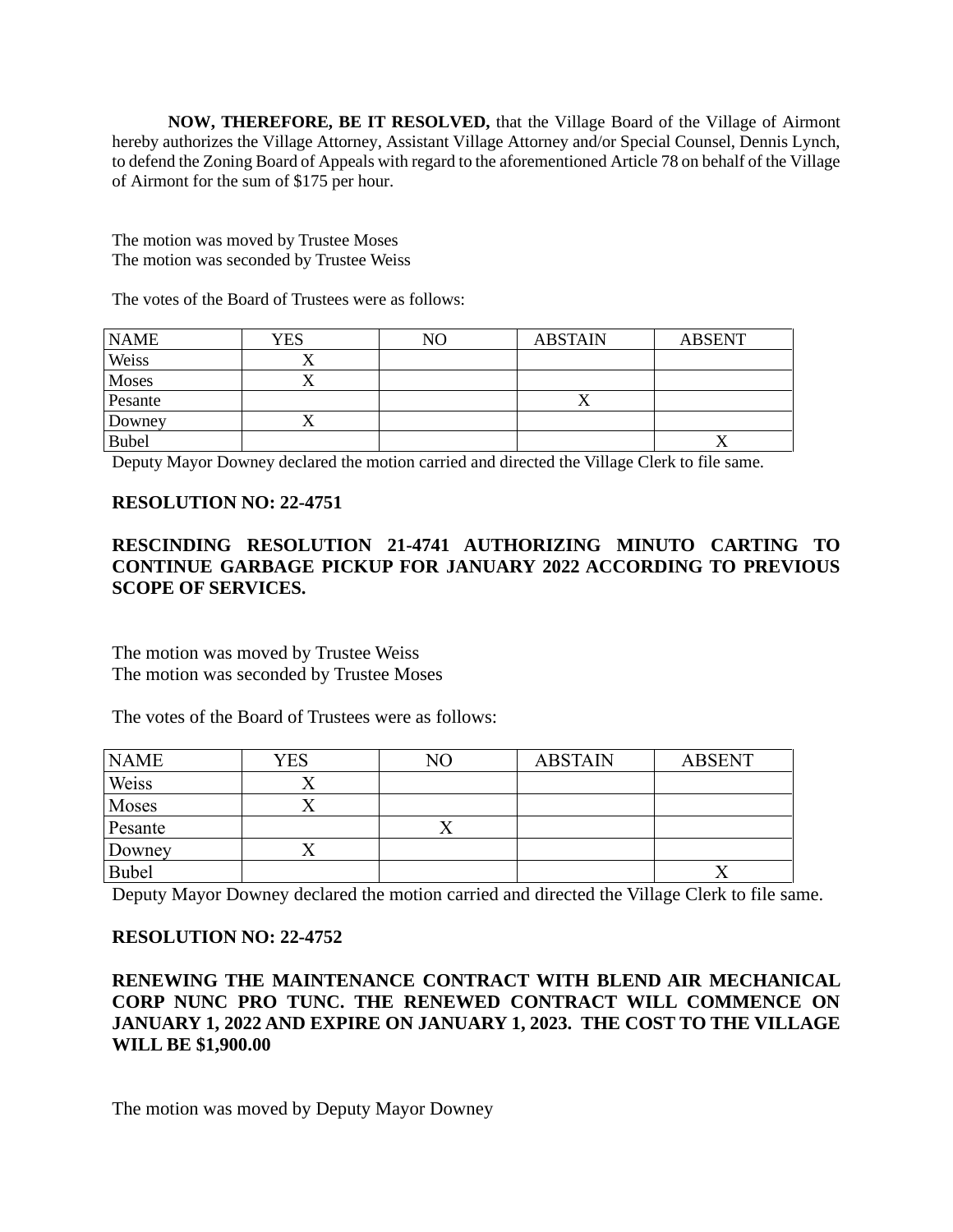The motion was seconded by Trustee Weiss

The votes of the Board of Trustees were as follows:

| <b>NAME</b> | <b>YES</b> | NΟ | NOT VOTING | <b>ABSENT</b> |
|-------------|------------|----|------------|---------------|
| Weiss       |            |    |            |               |
| Moses       |            |    |            |               |
| Pesante     |            |    |            |               |
| Downey      | ↗          |    |            |               |
| Bubel       |            |    |            |               |

Deputy Mayor Downey declared the motion carried and directed the Village Clerk to file same.

## **RESOLUTION NO: 22-4753**

**MOTION TO SCHEDULE A PUBLIC HEARING FOR MARCH 7, 2022, AT 7 PM TO ADOPT A LOCAL LAW TO AMEND VILLAGE CODE CHAPTER 80 ENTITLED BUILDING CONSTRUCTION AND FIRE PREVENTION SECTIONS 80-31 (B) OUTDOOR FIRES AND 80-36 OPEN FLAME COOKING OUTSIDE MUNICIPAL RESIDENCES**

The motion was moved by Trustee Moses The motion was seconded by Trustee Weiss

The votes of the Board of Trustees were as follows:

| <b>NAME</b>  | YES | N <sub>O</sub> | <b>ABSTAIN</b> | <b>ABSENT</b> |
|--------------|-----|----------------|----------------|---------------|
| Weiss        |     |                |                |               |
| <b>Moses</b> |     |                |                |               |
| Pesante      |     |                |                |               |
| Downey       |     |                |                |               |
| <b>Bubel</b> |     |                |                |               |

Deputy Mayor Downey declared the motion carried and directed the Village Clerk to file same.

## **RESOLUTION NO: 22-4754**

#### **A RESOLUTION AUTHORIZING THE VILLAGE ENGINEER TO CONDUCT A STUDY ON THE VIABILITY AND POTENTIAL BENEFITS OF CONSIDERING ACCEPTING THE PRIVATE ROAD, SABIN DRIVE, AND CONVERTING IT TO A PUBLIC ROAD IN THE VILLAGE OF AIRMONT .**

**WHEREAS,** a number of Village residents have inquired as to the possibility of converting Sabin Drive, which is presently designated as a private road, and

**WHEREAS,** the Village Board wishes for a study to be performed as to the viability, advantages, and process of converting Sabin Drive into a public road on the official map of the Village of Airmont,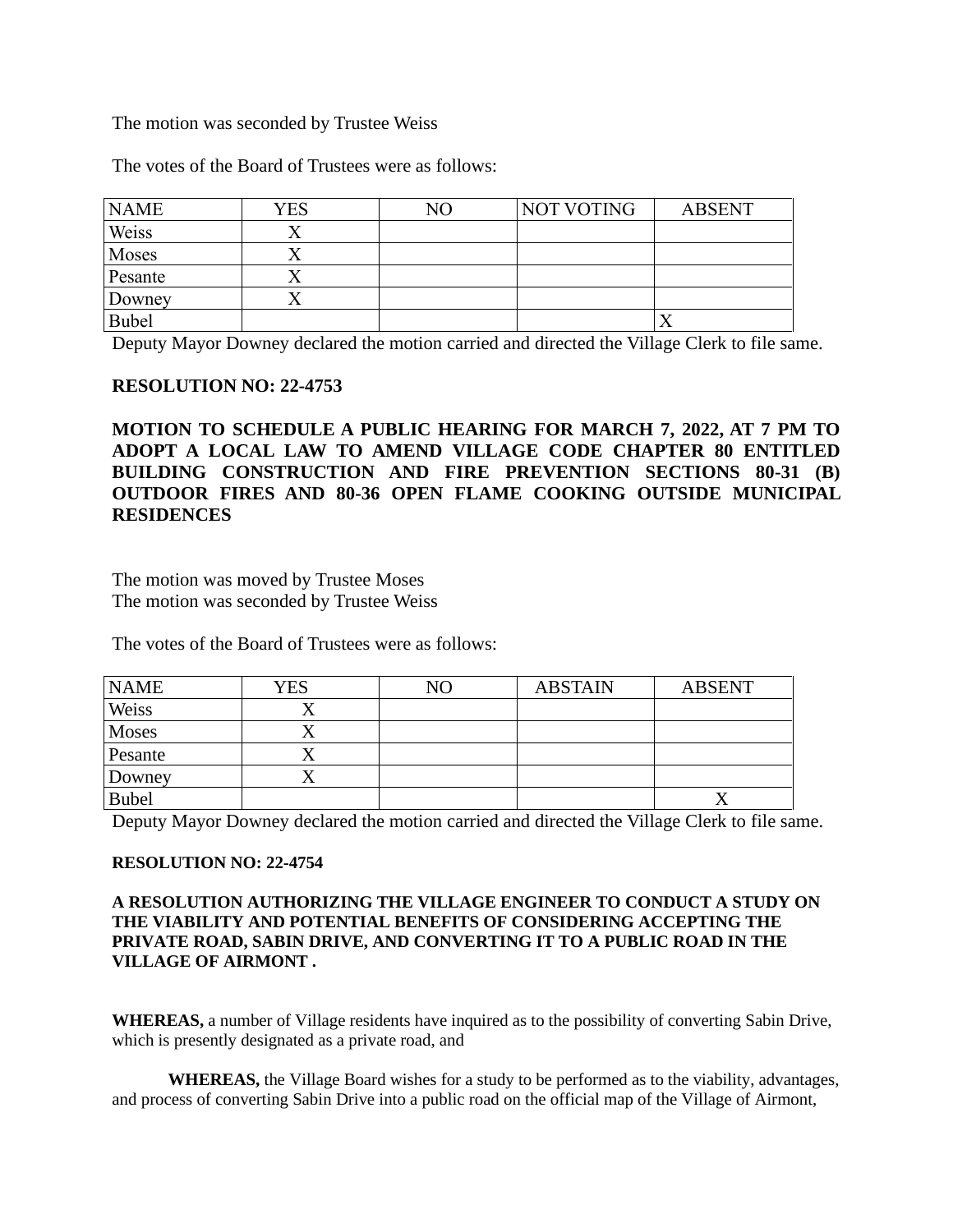**NOW, THEREFORE, BE IT RESOLVED,** that the Village Board of the Village of Airmont hereby authorizes the Village Engineer to conduct a study, and report back to the board its findings, as to the viability, potential benefits, and if recommended, the process needed to be undertaken to convert Sabin Drive from a private road in to a public road.

The motion was moved by Deputy Mayor Downey The motion was seconded by Trustee Weiss

The votes of the Board of Trustees were as follows:

| <b>NAME</b>  | <b>YES</b> | NΟ | <b>ABSTAIN</b> | <b>ABSENT</b> |
|--------------|------------|----|----------------|---------------|
| Weiss        |            |    |                |               |
| Moses        |            |    |                |               |
| Pesante      | ∡⊾         |    |                |               |
| Downey       | ′ ⊾        |    |                |               |
| <b>Bubel</b> |            |    |                | ∡             |

Deputy Mayor Downey declared the motion carried and directed the Village Clerk to file same.

## **RESOLUTION NO: 22-4755**

# **AUTHORIZING PURCHASE OF CARPET FROM THE RUG STORE FOR VILLAGE HALL IN THE AMOUNT OF \$ \$20,420.00 TO BE REIMBURSED TO THE VILLAGE THROUGH THE DASNY GRANT**

The motion was moved by Deputy Mayor Downey The motion was seconded by Trustee Weiss

The votes of the Board of Trustees were as follows:

| <b>NAME</b> | YES | NΟ | <b>ABSTAIN</b> | <b>ABSENT</b> |
|-------------|-----|----|----------------|---------------|
| Weiss       |     |    |                |               |
| Moses       |     |    |                |               |
| Pesante     |     |    |                |               |
| Downey      |     |    |                |               |
| Bubel       |     |    |                |               |

Deputy Mayor Downey declared the motion carried and directed the Village Clerk to file same.

## **RESOLUTION NO: 22-4756**

# **AUTHORIZING PURCHASE OF FURNITURE FROM COMPLETE OFFICE FURNITURE FOR VILLAGE HALL IN THE AMOUNT OF \$4,951.70 TO BE REIMBURSED TO THE VILLAGE THROUGH THE DASNY GRANT**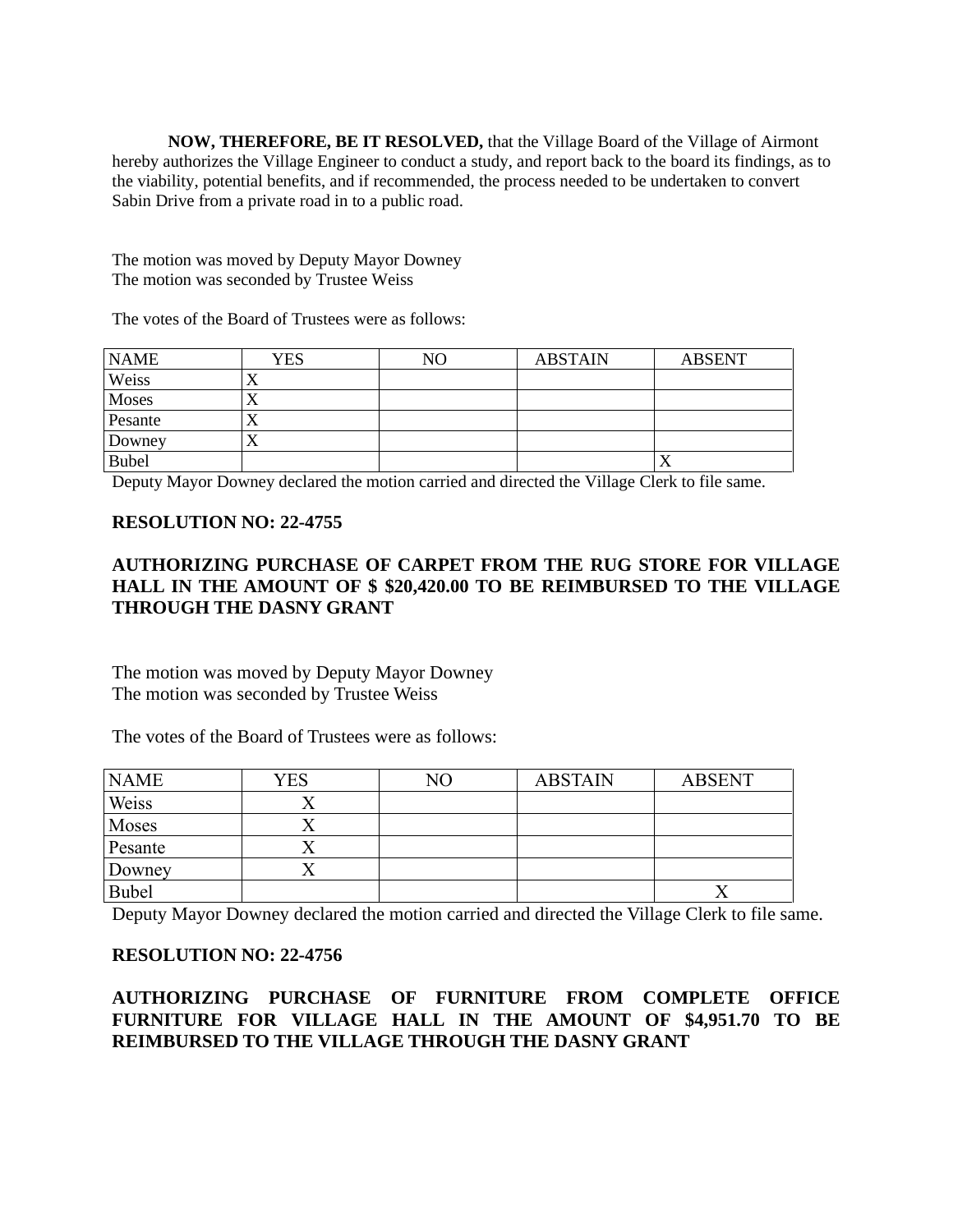The motion was moved by Deputy Mayor Downey The motion was seconded by Trustee Weiss

The votes of the Board of Trustees were as follows:

| <b>NAME</b>  | <b>YES</b> | NΟ | <b>ABSTAIN</b> | <b>ABSENT</b> |
|--------------|------------|----|----------------|---------------|
| Weiss        |            |    |                |               |
| Moses        |            |    |                |               |
| Pesante      |            |    |                |               |
| Downey       |            |    |                |               |
| <b>Bubel</b> |            |    |                |               |

Deputy Mayor Downey declared the motion carried and directed the Village Clerk to file same.

## **RESOLUTION NO: 22-4757**

# **ACCEPTING THE PROPOSAL FROM FRESH COAT PAINTING TO PAINT VILLAGE HALL IN THE AMOUNT OF \$24,250 TO BE REIMBURSED TO THE VILLAGE THROUGH THE DASNY GRANT**

The motion was moved by Deputy Mayor Downey The motion was seconded by Trustee Weiss

The votes of the Board of Trustees were as follows:

| <b>NAME</b> | <b>YES</b> | NO | <b>ABSTAIN</b> | <b>ABSENT</b> |
|-------------|------------|----|----------------|---------------|
| Weiss       |            |    |                |               |
| Moses       |            |    |                |               |
| Pesante     |            |    |                |               |
| Downey      |            |    |                |               |
| Bubel       |            |    |                |               |

Deputy Mayor Downey declared the motion carried and directed the Village Clerk to file same.

## **RESOLUTION NO: 22-4758**

# **ACCEPTING THE PROPOSAL FROM CARLTON ELECTRIC TO REPAIR THE LIGHT FIXTURES IN VILLAGE HALL IN THE AMOUNT OF \$ 8,295.00 TO BE REIMBURSED TO THE VILLAGE THROUGH THE DASNY GRANT**

The motion was moved by Trustee Moses The motion was seconded by Deputy Mayor Downey

The votes of the Board of Trustees were as follows:

| N | $\tau \Gamma C$ | $\mathbf{r}$ | .   | $\mathbf{r}$ |
|---|-----------------|--------------|-----|--------------|
| . |                 | N H          | .   | n            |
| . | حائط            | .NU          | . . | . .          |
|   |                 |              |     |              |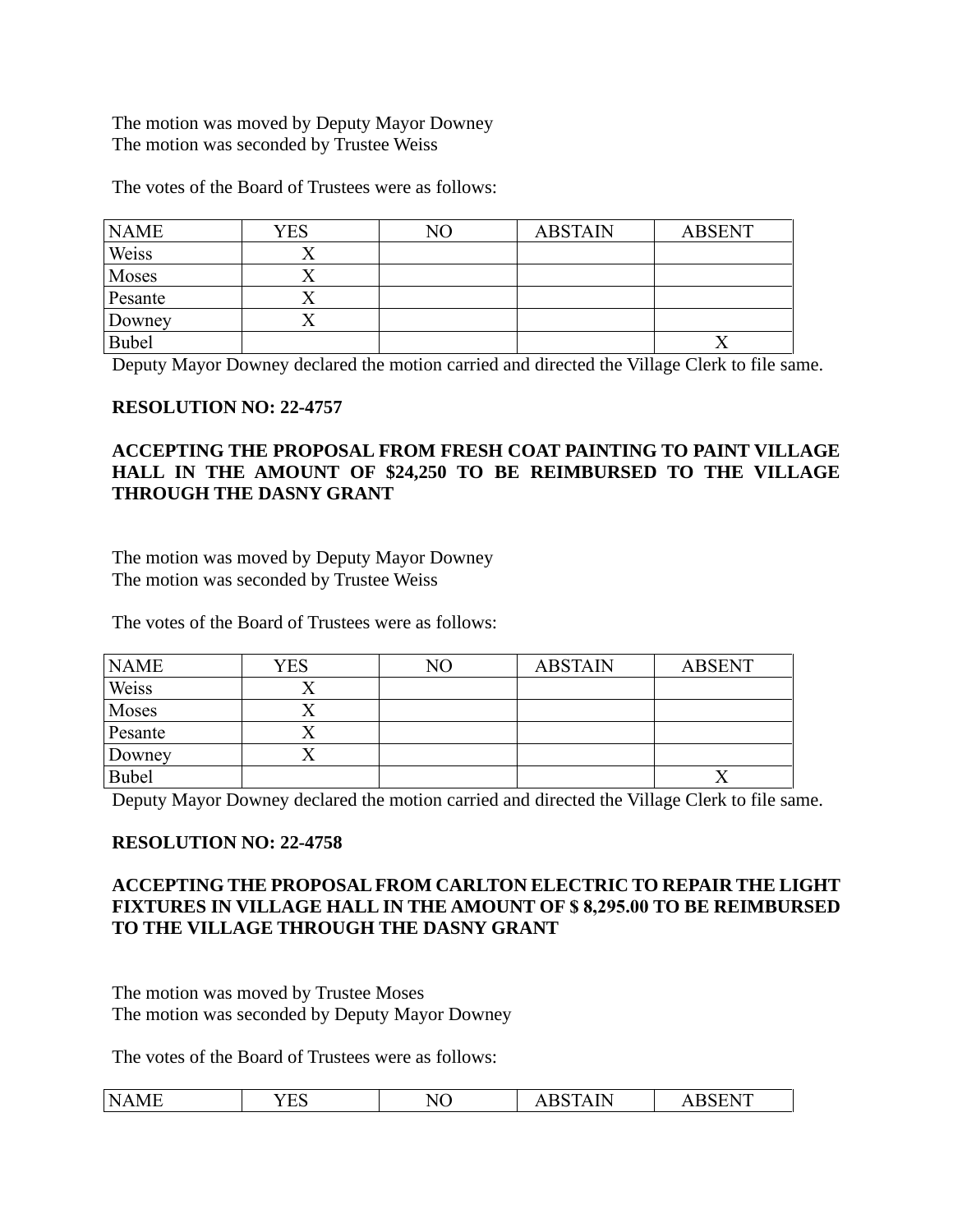| Weiss        |     |  |
|--------------|-----|--|
| Moses        |     |  |
| Pesante      | . . |  |
| Downey       |     |  |
| <b>Bubel</b> |     |  |

Deputy Mayor Downey declared the motion carried and directed the Village Clerk to file same.

# **RESOLUTION NO: 22-4759 VILLAGE OF AIRMONT ACCEPTING THE PROPOSAL #892 FROM SECURITY ALERT FOR 8 ZK ACCESS CONTROL SYSTEMS FOR 8 DOORS, IN VILLAGE HALL IN THE AMOUNT OF \$8,620.00 TO BE REIMBURSED TO THE VILLAGE THROUGH THE DASNY GRANT**

The motion was moved by Trustee Weiss The motion was seconded by Trustee Moses

The votes of the Board of Trustees were as follows:

| <b>NAME</b>  | YES | NΟ | <b>ABSTAIN</b> | <b>ABSENT</b> |
|--------------|-----|----|----------------|---------------|
| Weiss        |     |    |                |               |
| Moses        |     |    |                |               |
| Pesante      |     |    |                |               |
| Downey       |     |    |                |               |
| <b>Bubel</b> |     |    |                |               |

Deputy Mayor Downey declared the motion carried and directed the Village Clerk to file same.

#### **RESOLUTION NO: 22-4760**

### **ACCEPTING PROPOSAL RECEIVED FROM ZEBRA CLEANING FOR VILLAGE HALL CLEANING SERVICES IN THE AMOUNT OF \$150 PER WEEK**

The motion was moved by Deputy Mayor Downey The motion was seconded by Trustee Weiss

The votes of the Board of Trustees were as follows:

| <b>NAME</b>  | YES       | NO | <b>ABSTAIN</b> | <b>ABSENT</b> |
|--------------|-----------|----|----------------|---------------|
| Weiss        | $\lambda$ |    |                |               |
| <b>Moses</b> | ∡         |    |                |               |
| Pesante      | ∡         |    |                |               |
| Downey       | ୵⊾        |    |                |               |
| <b>Bubel</b> |           |    |                |               |

Deputy Mayor Downey declared the motion carried and directed the Village Clerk to file same.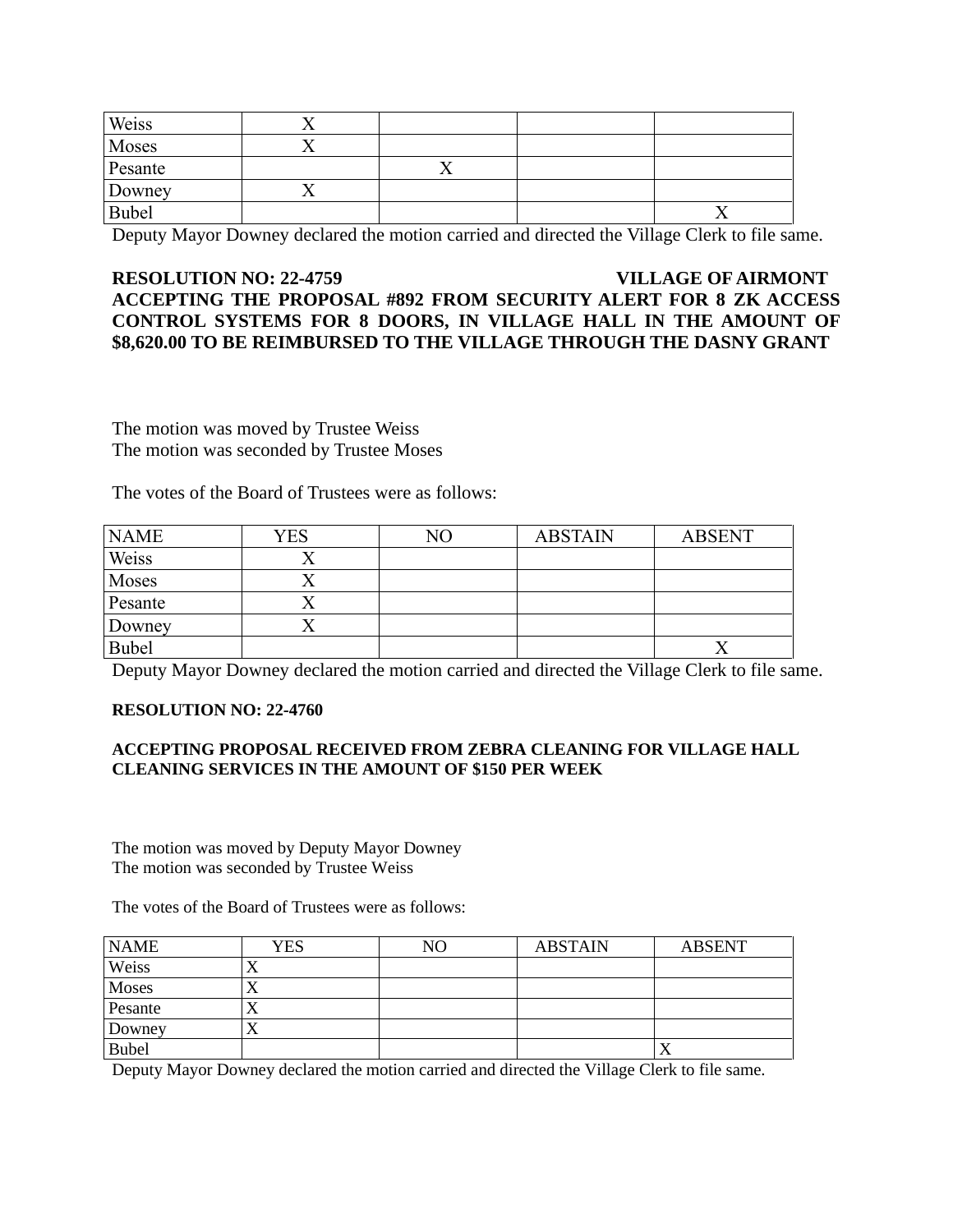## **RESOLUTION NO: 22-4761**

# **BE IT FURTHER RESOLVED, that the Village Board may, by resolution, request legal advice and/or services from Feerick Nugent MacCartney, PLLC when deemed to be in the best interests of the Village.**

BE IT RESOLVED that, until rescinded, the Village Board also hereby authorizes Trustee Shimon Moses, as he determines to advisable, to refer certain proposed Village contracts or other legal issues to the Village's special counsel, Feerick Nugent MacCartney, PLLC for receipt of timely advice and Trustee Moses shall apprise the Board of such referrals.

BE IT FURTHER RESOLVED that this Resolution shall not infringe or otherwise interfere with the Village Board or the Mayor conferring with the Village Attorney on any legal issues related to the Village.

The motion was moved by Deputy Mayor Downey The motion was seconded by Trustee Weiss

The votes of the Board of Trustees were as follows:

| <b>NAME</b>  | YES | NΟ | <b>ABSTAIN</b> | <b>ABSENT</b> |
|--------------|-----|----|----------------|---------------|
| Weiss        | ∡   |    |                |               |
| <b>Moses</b> | ↗   |    |                |               |
| Pesante      |     |    |                |               |
| Downey       |     |    |                |               |
| <b>Bubel</b> |     |    |                |               |

Deputy Mayor Downey declared the motion carried and directed the Village Clerk to file same.

## **RESOLUTION NO: 22- VILLAGE OF AIRMONT**

**TITLE:** WHEREAS the Village of Airmont Village Hall is located at 248 Cherry Lane, Airmont New York, in a two-story retrofitted building once a former residence, and

WHEREAS, the Village has determined that a large portion of the second floor of Village Hall is surplus space and that all the current space is not usable and in great need of improvements to make the non-surplus space functional for further village purposes for additional offices and paper file storage or marketable, and

WHEREAS the Village would like to make the non-surplus space on the second floor available to a third party to improve the space, which consists of approximately a thousand square feet, and to rent said surplus space for fair and adequate consideration, providing much-needed income to the Village, and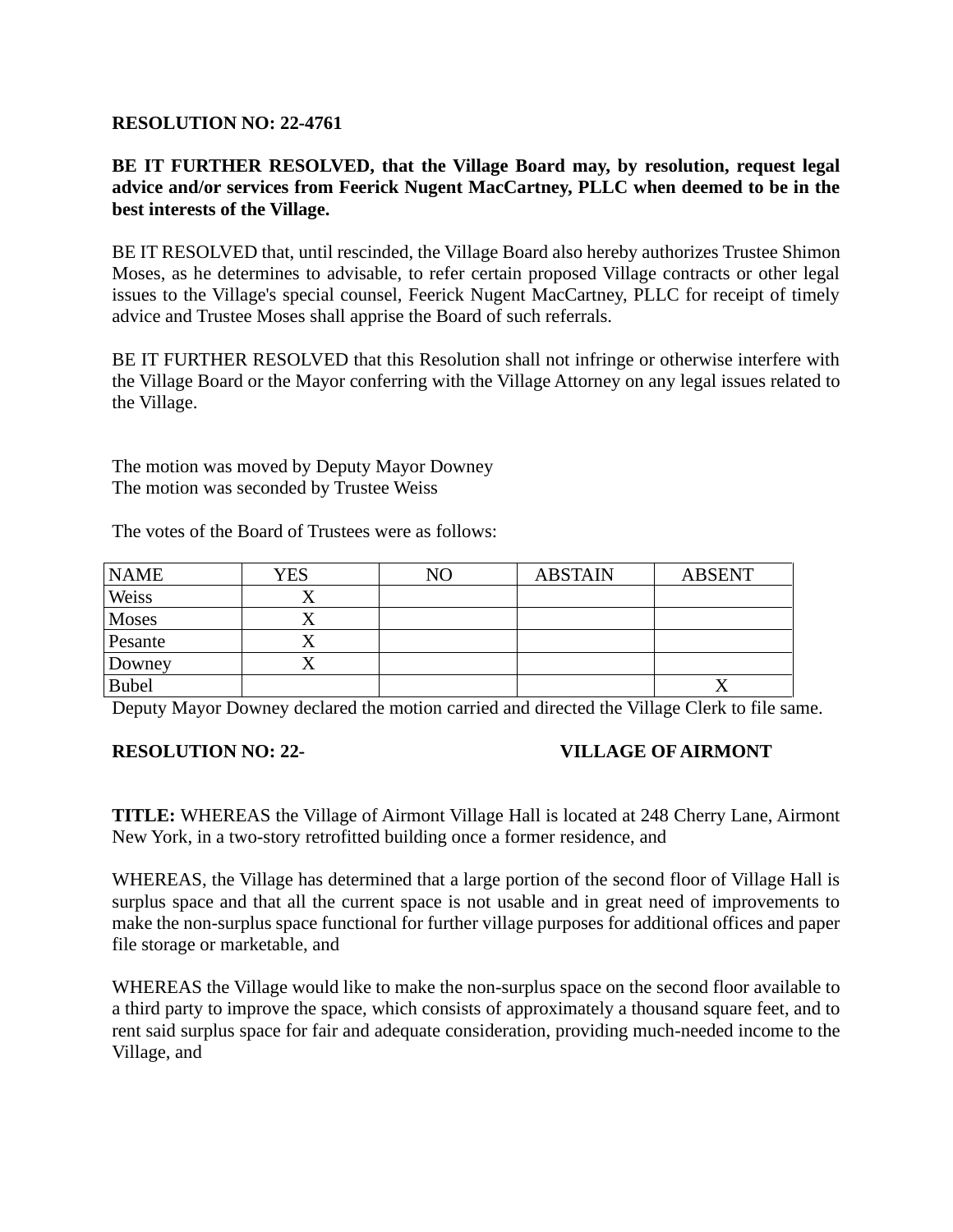WHEREAS the Village will seek bids from third parties who would be interested in assisting in the improvement of the second floor of Village Hall, renting the space, and

WHEREAS the power for villages to purchase, lease and sell real property comes from the Village Law  $\S$  1--102, and

Now Be it Resolved that the Village of Airmont declares the majority of the space on the second floor of Airmont Village Hall to be surplus and will notify the public of the Village seeking bids for said space,

The motion was moved by The motion was seconded by

The votes of the Board of Trustees were as follows:

| <b>NAME</b>  | YES | NO | <b>ABSTAIN</b> | <b>ABSENT</b> |
|--------------|-----|----|----------------|---------------|
| Weiss        |     |    |                |               |
| <b>Moses</b> |     |    |                |               |
| Pesante      |     |    |                |               |
| Downey       |     |    |                |               |
| <b>Bubel</b> |     |    |                |               |

This resolution was tabled to the next meeting.

## **RESOLUTION NO: 22-**

# **EXTENDING RESOLUTION 21-4702 TO AUTHORIZE THE VILLAGE OF AIRMONT'S BUILDING CLERK UP TO 3 HOURS OF OVERTIME PER WEEK FOR EACH WEEK FOR A PERIOD OF 2 MONTHS ENDING APRIL 7, 2022**

The motion was moved by Trustee Moses The motion was seconded by Trustee Weiss

The votes of the Board of Trustees were as follows:

| <b>NAME</b>  | <b>YES</b> | NΟ | <b>ABSTAIN</b> | <b>ABSENT</b> |
|--------------|------------|----|----------------|---------------|
| Weiss        |            |    |                |               |
| Moses        |            |    |                |               |
| Pesante      |            |    |                |               |
| Downey       |            |    |                |               |
| <b>Bubel</b> |            |    |                |               |

# **RESOLUTION NO: 22-4762**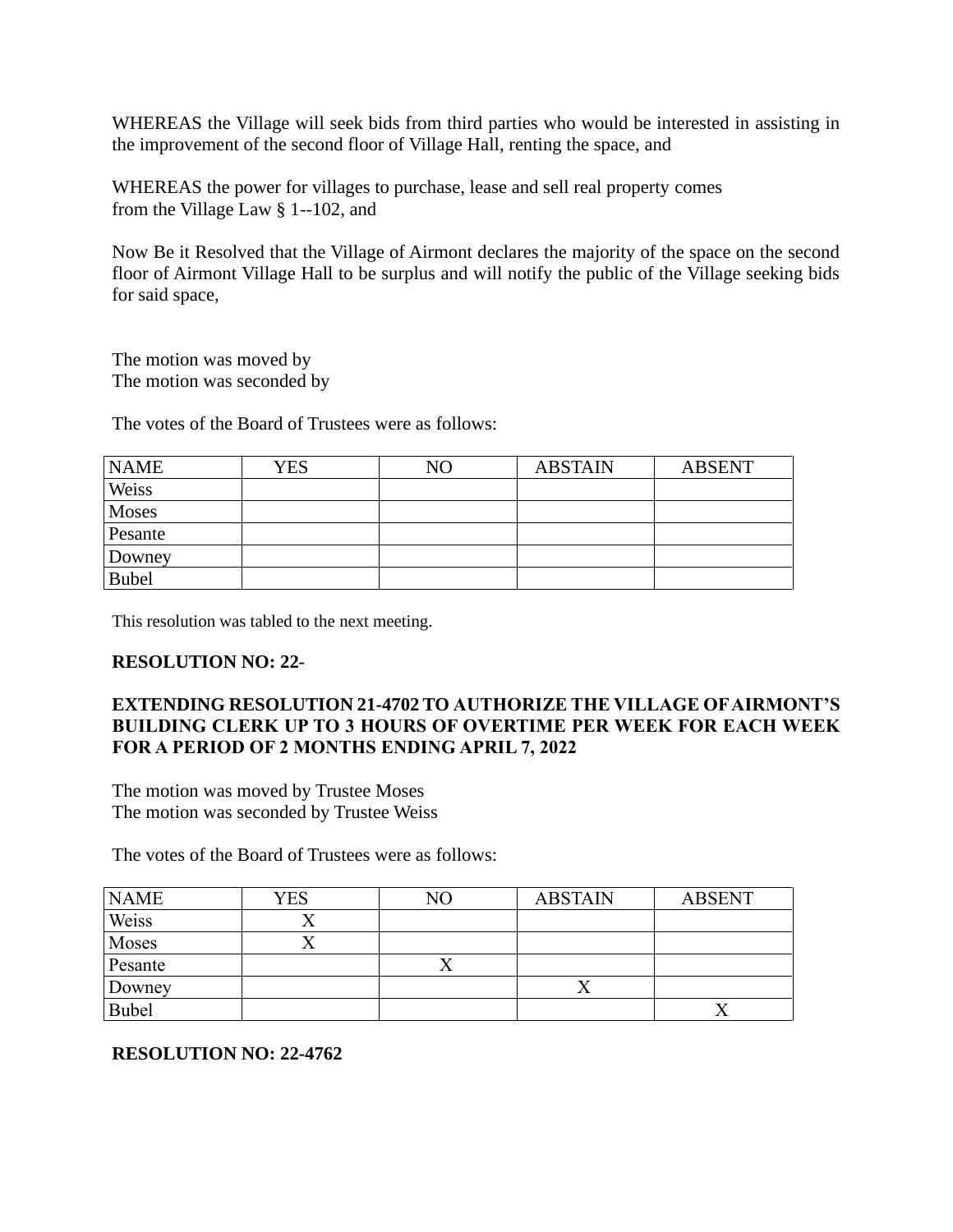# **ACCEPTING THE RESIGNATION OF DEVORAH BECK FROM THE POSITION VILLAGE PROSECUTOR EFFECTIVE JANUARY 19, 2022.**

The motion was moved by Deputy Mayor Downey The motion was seconded by Trustee Moses

The votes of the Board of Trustees were as follows:

| <b>NAME</b>  | YES | NO | <b>ABSTAIN</b> | <b>ABSENT</b> |
|--------------|-----|----|----------------|---------------|
| Weiss        |     |    |                |               |
| Moses        | ↗   |    |                |               |
| Pesante      |     |    |                |               |
| Downey       |     |    |                |               |
| <b>Bubel</b> |     |    |                |               |

Deputy Mayor Downey declared the motion carried and directed the Village Clerk to file same.

## **RESOLUTION NO: 22-4763**

### **RESOLUTION AUTHORIZING FEERICK NUGENT MacCARTNEY TO HANDLE JUSTICE COURT PROSECUTIONS**

WHEREAS, the Village of Airmont, New York ("Village") desires for Special Counsel, Feerick Nugent MacCartney, PLLC ("Special Counsel"), to prosecute all Village Justice Court and Village Code Enforcement matters for the Village not handled by the Rockland County District Attorney; and

WHEREAS, Special Counsel will make all appearances as needed at all scheduled Village Justice Court sessions.

#### **NOW, THEREFORE**, **BE IT RESOLVED** that:

- Section 1. The above "WHEREAS" clauses are hereby incorporated by reference as though set forth in full herein.
- Section 2. The Village Board hereby authorizes Feerick Nugent MacCartney, PLLC to prosecute all Justice Court and Code Enforcement matters for the Village not handled by the Rockland County District Attorney at the hourly rate of \$200 per hour.
- Section 3. This Resolution shall be effective immediately.

The motion was moved by Deputy Mayor Downey The motion was seconded by Trustee Moses

The votes of the Board of Trustees were as follows:

| NA<br>AME | $\sim$ $\sim$ $\sim$<br>′ н.<br>⊥ ∟∪ | NO | <b>AIN</b> | <b>SENT</b> |
|-----------|--------------------------------------|----|------------|-------------|
| Weiss     | - -<br>∡⊾<br>- -                     |    |            |             |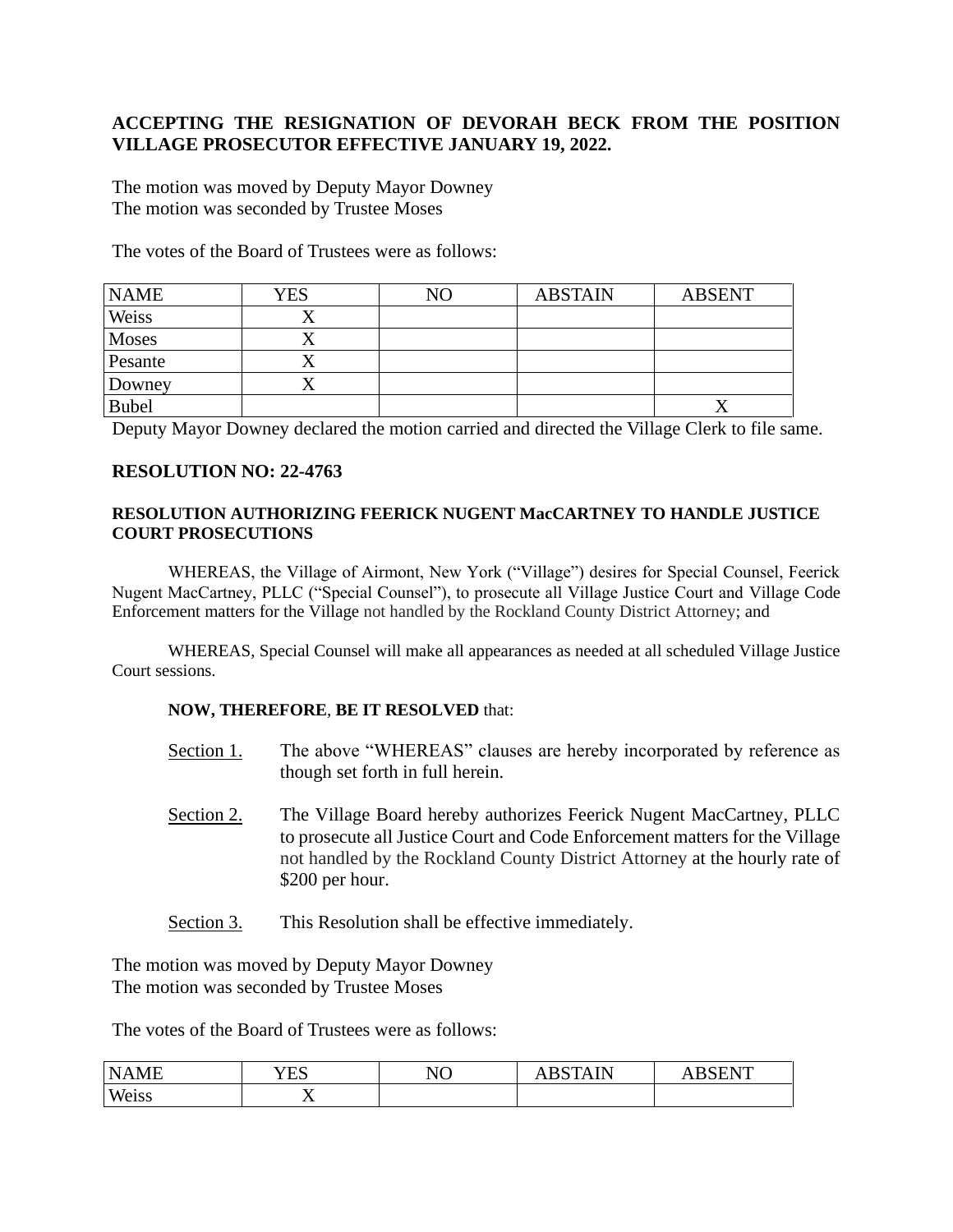| Moses        |  |  |
|--------------|--|--|
| Pesante      |  |  |
| Downey       |  |  |
| <b>Bubel</b> |  |  |

Deputy Mayor Downey declared the motion carried and directed the Village Clerk to file same.

# **RESOLUTION NO: 22-4764**

# **RESOLUTION APPROVING THE TREASURY ABSTRACTS OF FEBRUARY 7 2022, IN THE AMOUNT OF \$ 347,180.84**

The motion was moved by Trustee Weiss The motion was seconded by Trustee Moses

The votes of the Board of Trustees were as follows:

| <b>NAME</b>  | <b>YES</b> | NO | <b>ABSTAIN</b> | <b>ABSENT</b> |
|--------------|------------|----|----------------|---------------|
| Weiss        |            |    |                |               |
| Moses        |            |    |                |               |
| Pesante      |            |    |                |               |
| Downey       |            |    |                |               |
| <b>Bubel</b> |            |    |                |               |

Deputy Mayor Downey declared the motion carried and directed the Village Clerk to file same.

# **RESOLUTION NO: 22-4765**

# **RESOLUTION APPROVING THE MINUTES FROM THE BOARD OF TRUSTEES MEETING OF JANUARY 3, 2022**

The motion was moved by Trustee Weiss The motion was seconded by Trustee Moses

The votes of the Board of Trustees were as follows:

| <b>NAME</b> | YES | NΟ | <b>ABSTAIN</b> | <b>ABSENT</b> |
|-------------|-----|----|----------------|---------------|
| Weiss       |     |    |                |               |
| Moses       |     |    |                |               |
| Pesante     |     |    |                |               |
| Downey      |     |    |                |               |
| Bubel       |     |    |                |               |

Deputy Mayor Downey declared the motion carried and directed the Village Clerk to file same.